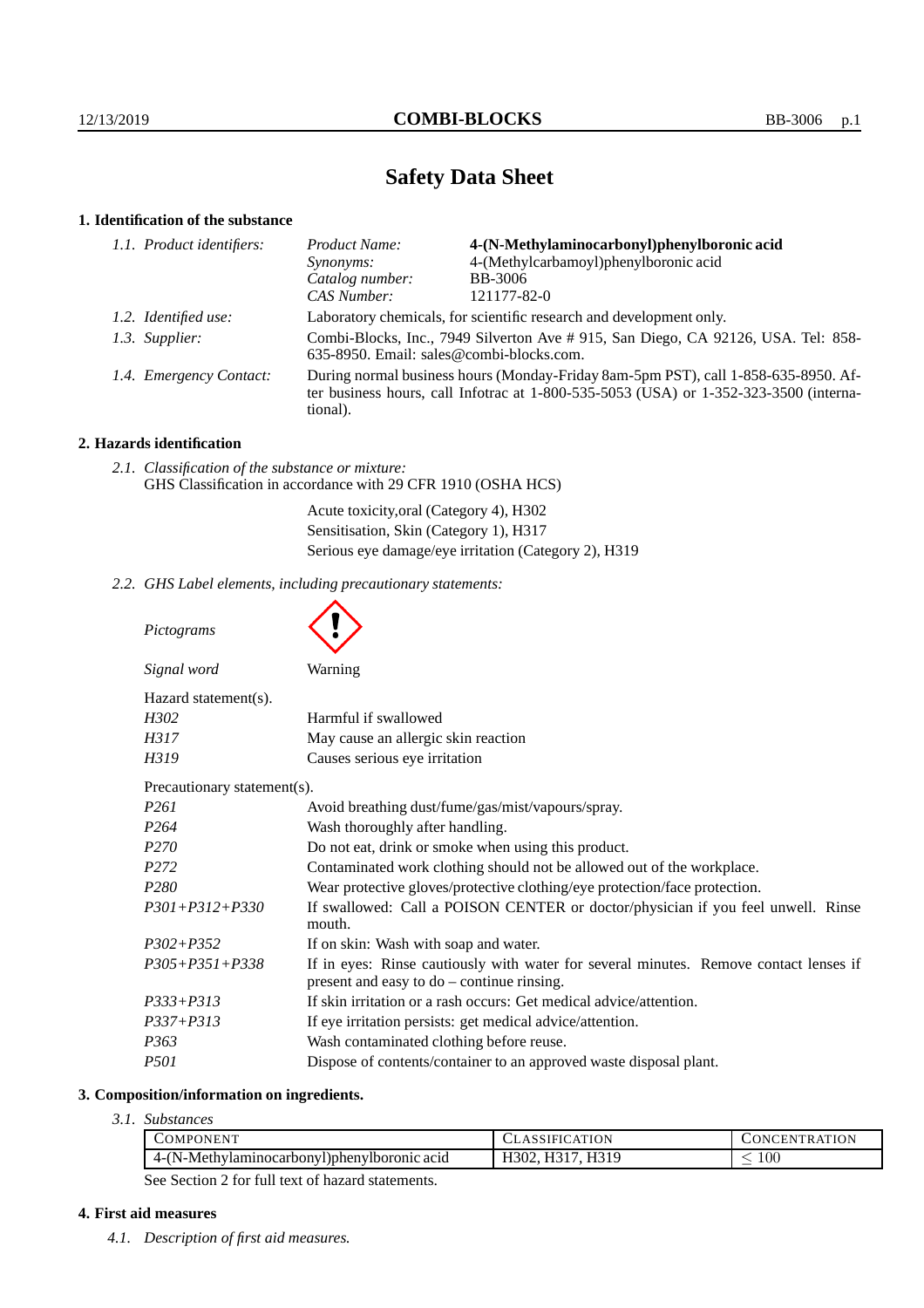| General advice:          | Consult a physician. Show this safety data sheet to the doctor in attendance. Move out of<br>dangerous area.              |
|--------------------------|---------------------------------------------------------------------------------------------------------------------------|
| If inhaled:              | Remove victim to fresh air. In severe cases or if symptoms persist, seek medical attention.                               |
| In case of skin contact: | Wash with soap and water.                                                                                                 |
| In case of eye contact:  | Rinse cautiously with water for several minutes. Remove contact lenses if present and<br>easy to $do$ – continue rinsing. |
| If swallowed:            | Call a POISON CENTER or doctor/physician if you feel unwell. Rinse mouth.                                                 |

- *4.2. Most important symptoms and effects, both acute and delayed:* See Section 2.2 and/or in Section 11.
- *4.3. Indication of any immediate medical attention and special treatment needed:*

No data.

### **5. Fire fighting measures**

- *5.1. Extinguishing media:* Use dry sand, dry chemical or alcohol-resistant foam for extinction.
- *5.2. Special hazards arising from the substance or mixture:* Carbon monoxide, nitrogen oxides.
- *5.3. Advice for firefighters:* Wear self-contained breathing apparatus for firefighting if necessary.
- *5.4. Further information:* No data available.

#### **6. Accidental release measures**

- *6.1. Personal precautions, protective equipment and emergency procedures:* Ensure adequate ventilation. Use personal protective equipment.
- *6.2. Environmental precautions:* Should not be released into the environment. See Section 12 for additional ecological information.
- *6.3. Methods and materials for containment and cleaning up:* Sweep up or vacuum up spillage and collect in suitable container for disposal.
- *6.4. Reference to other sections:* Refer to protective measures listed in Sections 8 and 13.

#### **7. Handling and storage**

- *7.1. Precautions for safe handling:* Avoid contact with skin and eyes. Avoid inhalation of vapour or mist. Keep away from sources of ignition - No smoking. Take measures to prevent the build up of electrostatic charge. For precautions see section 2.2.
- *7.2. Conditions for safe storage, including any incompatibilities:* Store refrigerated. Keep container tightly closed in a dry and well-ventilated place. Containers which are opened must be carefully resealed and kept upright to prevent leakage.
- *7.3. Specific end use(s):* Laboratory chemicals, for scientific research and development only.

#### **8. Exposure Controls / Personal protection**

*8.1. Control parameters:*

*Components with workplace control parameters:* Contains no substances with occupational exposure limit values. *8.2. Exposure controls:*

*Appropriate engineering controls:* Ensure that eyewash stations and safety showers are close to the workstation location. Ensure adequate ventilation, especially in confined areas. Use only under a chemical fume hood.

|  | Personal protective equipment: |
|--|--------------------------------|
|  |                                |

| Eye/face protection:    | Wear appropriate protective eyeglasses or chemical safety goggles as described by OSHA's<br>eye and face protection regulations in 29 CFR 1910.133 or European Standard EN166.                                                                                                                                         |
|-------------------------|------------------------------------------------------------------------------------------------------------------------------------------------------------------------------------------------------------------------------------------------------------------------------------------------------------------------|
| Skin protection:        | Handle with gloves. Gloves must be inspected prior to use. Use proper glove removal<br>technique (without touching glove's outer surface) to avoid skin contact with this product.<br>Dispose of contaminated gloves after use in accordance with applicable laws and good<br>laboratory practices. Wash and dry hands |
| <b>Body Protection:</b> | Complete suit protecting against chemicals, Flame retardant antistatic protective clothing.<br>The type of protective equipment must be selected according to the concentration and<br>amount of the dangerous substance at the specific workplace.                                                                    |
| Respiratory protection: | No protective equipment is needed under normal use conditions.                                                                                                                                                                                                                                                         |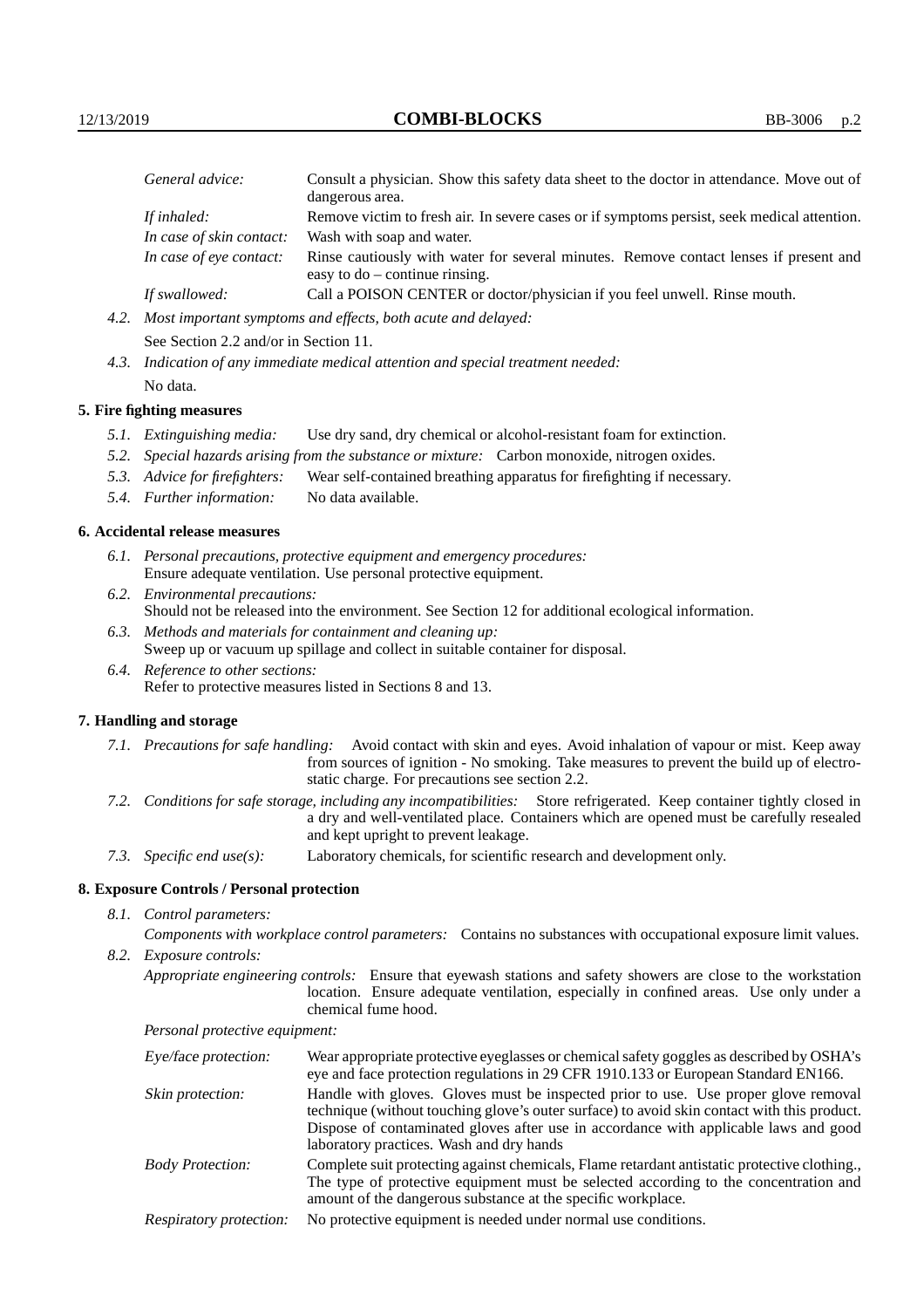Control of environmental exposure: Prevent further leakage or spillage if safe to do so. Do not let product enter drains.

# **9. Physical and chemical properties**

*9.1. Information on basic physical and chemical properties*

| (a)                        | Appearance:                                   | Solid    |
|----------------------------|-----------------------------------------------|----------|
| (b)                        | Odour:                                        | No data  |
| (c)                        | Odour Threshold:                              | No data  |
| (d)                        | pH:                                           | No data  |
| (e)                        | Melting point/freezing point:                 | No date. |
| (f)                        | Initial boiling point and boiling range:      | No data  |
| (g)                        | Flash point:                                  | No data  |
| (h)                        | Evaporatoin rate:                             | No data  |
| (i)                        | Flammability (solid, gas):                    | No data  |
| (j)                        | Upper/lower flammability or explosive limits: | No data  |
| (k)                        | Vapour pressure:                              | No data  |
| $\left( \mathrm{l}\right)$ | Vapour density:                               | No data  |
| (m)                        | Relative density:                             | No data  |
| (n)                        | Water solubility:                             | No data  |
| (0)                        | Partition coefficient: n-octanol/water:       | No data  |
| (p)                        | Auto-ignition:                                | No data  |
| (q)                        | Decomposition temperature:                    | No data  |
| (r)                        | Viscosity:                                    | No data  |
| (s)                        | Explosive properties:                         | No data  |
| (t)                        | Oxidizing properties:                         | No data  |

### *9.2. Other safety information:*

| Formula          | $C_8H_{10}BNO_3$ |
|------------------|------------------|
| Molecular weight | 179.0            |
| CAS Number       | 121177-82-0      |

### **10. Stability and reactivity**

|  | 10.1. Reactivity | No data |
|--|------------------|---------|
|--|------------------|---------|

- *10.2. Chemical stability* Stable under recommended storage conditions.
- *10.3. Possibility of hazardous reactions* No data
- *10.4. Conditions to avoid*
- *10.5. Incompatible material* No data.
- *10.6. Hazardous decomposition products:*

Hazardous decomposition products formed under fire conditions: Carbon monoxide, nitrogen oxides. Other decomposition products: No data In the event of fire: See Section 5.

### **11. Toxicological information**

*11.1 Information on toxicological effects*

| Acute toxicity:                                                                  | Harmful if swallowed.          |  |
|----------------------------------------------------------------------------------|--------------------------------|--|
| Skin irritation/corrosion:                                                       | No data available.             |  |
| Eye damage/irritation:                                                           | Causes serious eye irritation. |  |
| Respiratory or skin sensitization:                                               | No data available.             |  |
| Germ cell mutagenicity:                                                          | No data available.             |  |
| Carcinogenicity:                                                                 | No data available.             |  |
| Reproductive toxicity:                                                           | No data available.             |  |
| Specific target organ system toxicity - single exposure:<br>No data available.   |                                |  |
| Specific target organ system toxicity - repeated exposure:<br>No data available. |                                |  |
| Aspiration hazard:                                                               | No data available.             |  |